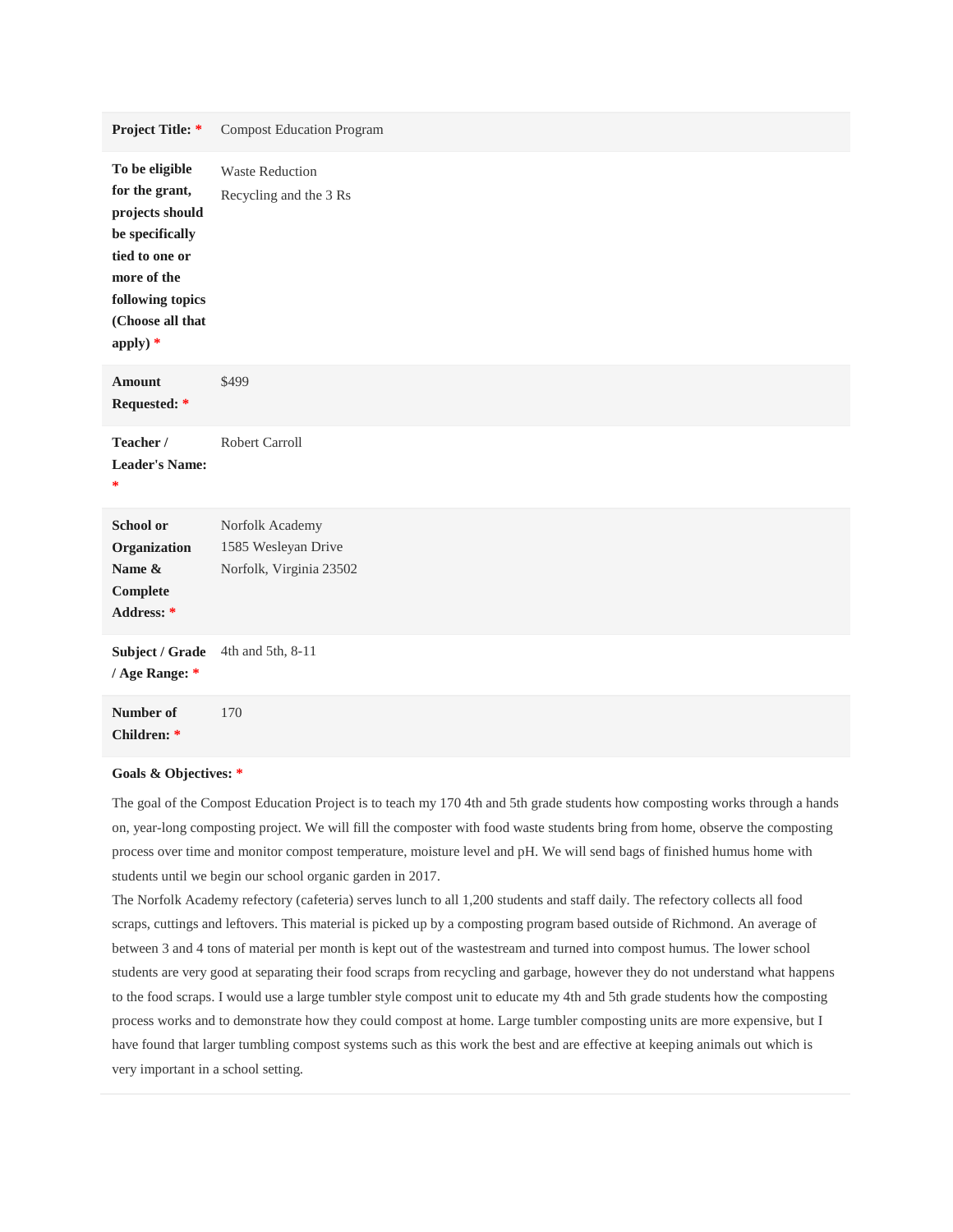## **Project Timeline: \***

Spring 2016: Purchase and put composter together.

Begin first batch of compost before school ends so our first batch of finished compost will be ready at the start of the 2016 school year.

Fall 2016: Begin a new batch of compost using material students bring in from home. Begin monitoring compost temperature, moisture level, pH, air temperature and soil temperature and making observations of the compost. The two-chamber composter system allows students to observe compost at different stages of the process. Work to create up to 16 bushels of finished compost every semester. Send finished compost humus home with students to put on plants in their yard.

Begin using finished compost humus in our new organic garden that will be open when the Lower School renovation is completed sometime in 2016 - 2017.

Project Budget: \$499 for one Two Chamber Compost Tumbler with Crank. Each chamber has a 9 bushel (84 gallon) capacity. **\***

> All other material for the Compost Education Program such as compost thermometers, buckets, pH meters, soil moisture meters, soil thermometers etc. will be purchased using Norfolk Academy funds.

| Name: *                                                                                                                                                                                                                                                                                                                                            | Robert Carroll                                                     |
|----------------------------------------------------------------------------------------------------------------------------------------------------------------------------------------------------------------------------------------------------------------------------------------------------------------------------------------------------|--------------------------------------------------------------------|
| Email: *                                                                                                                                                                                                                                                                                                                                           | rcarroll@norfolkacademy.org                                        |
| <b>Phone Number:</b><br>*                                                                                                                                                                                                                                                                                                                          | $(757)$ 461-6236                                                   |
| All information<br>in this<br>application is<br>correct. I have<br>reviewed the<br>proposal with<br>my school<br>principal or<br>organizational<br>leader. As a<br>condition of<br>accepting the<br>mini-grant<br>money, I<br>understand that<br>I will be<br>required to<br>complete and<br>submit the<br>project<br>summary form<br>and pictures | By checking the box and submitting this form, I certify the above. |